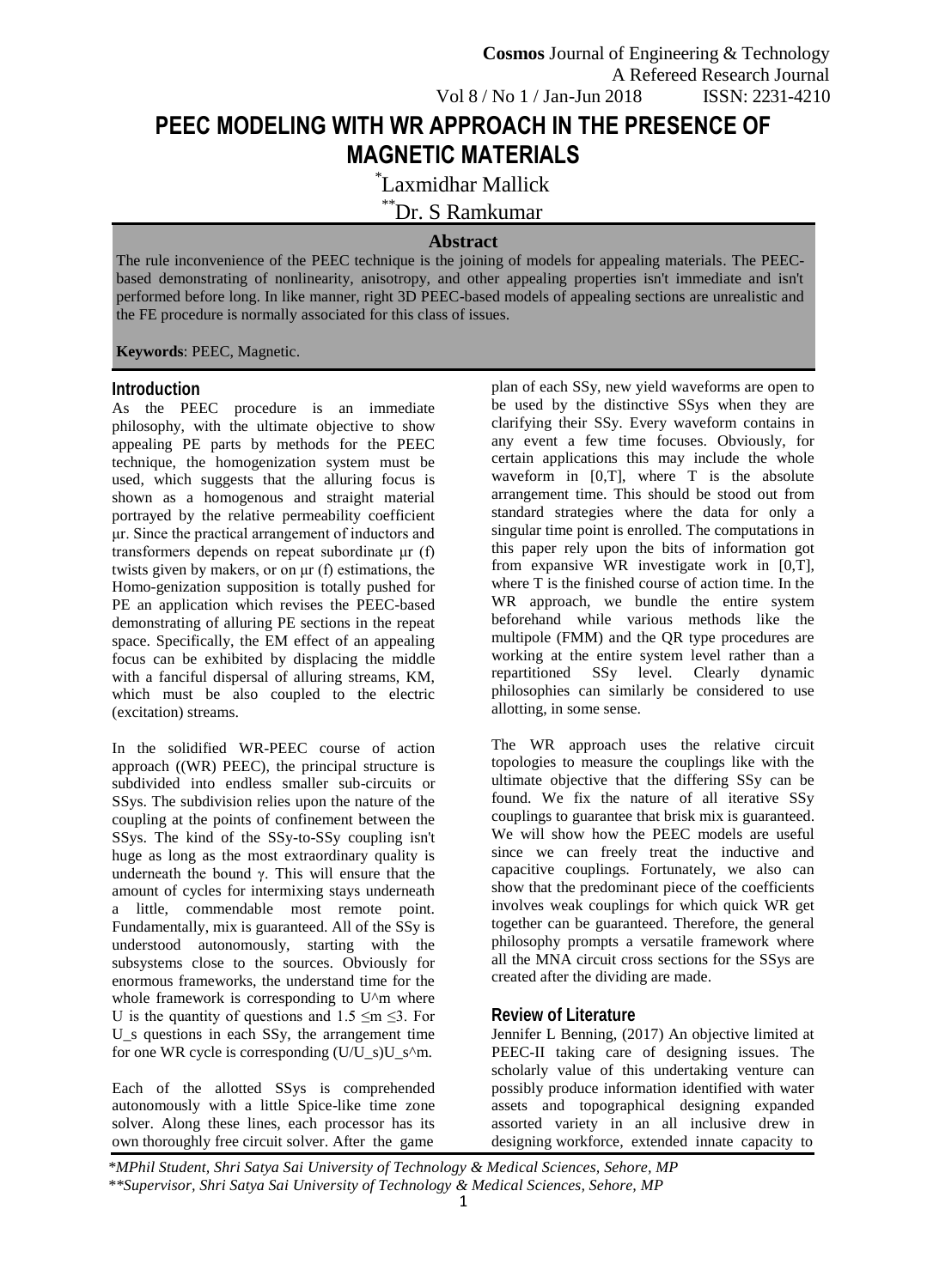deliver issues identified with arrive utilize, drinking water, and reasonable lodging and nourishment generation, and the creator exercises.

Lobby Graeme, (2016) keeping in mind the end goal to accomplish eager changes in the execution of its instruction framework, the Council of Ministers in the Kingdom of Saudi Arabia has built up an abnormal state association, the Public Education Evaluation Commission, with a wide command to impact changes in zones of general training. PEEC's order incorporates a National Qualifications Framework, a national Curriculum Framework, proficient models for the two educators and school pioneers, proficient permitting, national assessment of schools and Districts, appraisal of understudies, innovative work, and support in universal quality confirmation arrangements.

H. Heeb, (2016) Caterpillar Inc. starting latest introduced the 3600 Series medium speed, 280 kW/chamber diesel engine to its item advertising. Offered in 6 and 8 chamber inline and 12 and 16 barrel courses of action, the 3600 Series engines will be used for marine, electrical power age, present day, and prepare applications. Caterpillar has similarly developed a chip based progressed electronic control to meet the uses of these engines. The control system can be specially designed for a few applications; in any case, this structure was delivered generally for prepare use. The PEEC (Programmable Electronic Engine Control) prepare speed and load control congressperson gives minimum fuel usage and grows productivity of trains in both mainline and switch yard advantage. This study depicts the PEEC prepare structure as fitting to 3600 Series engines.

# **PEEC-Based Modeling of Power Electronic Systems**

As demonstrated by EM theory, the coupling between the imagined alluring streams and the electric streams is gotten from the point of confinement condition for the disconnected piece of appealing field lines (Ht). Accordingly, the PEEC system arrange inside seeing appealing focuses must be loosened up by additional areas and lines for example αMM, γMI and LM structures, to register these dark KM streams.The starting stage for PEEC-based demonstrating of a full EMI channel structure is the headway of 3D PEEC-based models of inactive channel parts. PEEC models are expelled from the 3D geometry of parts, changing the data parameters with the objective that a better than average planning between the reenacted and the purposeful electrical properties of the section is cultivated. Thusly, the

correct demonstrating of the mutual coupling sway is then checked by trade work estimations.

#### **Ordering and Scheduling of SSy**

The waveform unwinding cycle can be completed fundamentally in two different ways, the Gauss-Jacobi and the Gauss-Seidel approach. In the Gauss-Jacobi circumstance, we break down each SSy without using the recently figured waveforms until all SSys are settled once. We allude the peruser on subtleties of requesting and booking. The purported Gauss-Seidel plan for the SSy settle step planning depends on utilizing the recently figured waveforms for each SSy as they become accessible.

The planning of the SSy arrangement is best begun close to the info sources in the circuit so flags are accessible to begin with. By and large, various kinds of timetables can be applied for a productive by and large arrangement.

As showed above, issues have been comprehended with a variable number of cycles for each SSy. This has prompted higher proficiency for parallel handling. The quantity of emphasess can be founded on the quality of the coupling γ.

#### **Conclusion**

Different tackles WR have been presented using segments where the time has been subdivided into assumed windows with a set number of time centers. It has been shown that windows in time are critical for nonlinear issues which demand nonuniform time steps. For this case, the time windows achieve a quicken since youth baseball steps, which occur in nonlinear SSys, are not obliged on the straight bits of the issue simply like the case in a SPICE-type circuit solver.

Therefore, non-uniform time steps and windowing demand strange waveform amassing. This moreover requires the synchronization of the waveforms from the unmistakable SSy in a window. Further, time windows are useful to store areas of the past waveforms to circle so memory can be set something aside for the waveform amassing. Consequently, given enough plate space, we can handle tremendous issues.

It has furthermore been shown that concise range windows can improve the blend for a class of circuits. In this way, we can use the timewindowing approach to manage improve both mix and game plan capability. In all models underneath, we use uniform time steps in each SSy.

The time windows used are the identical for the entire game plan of SSys. At the point when all is